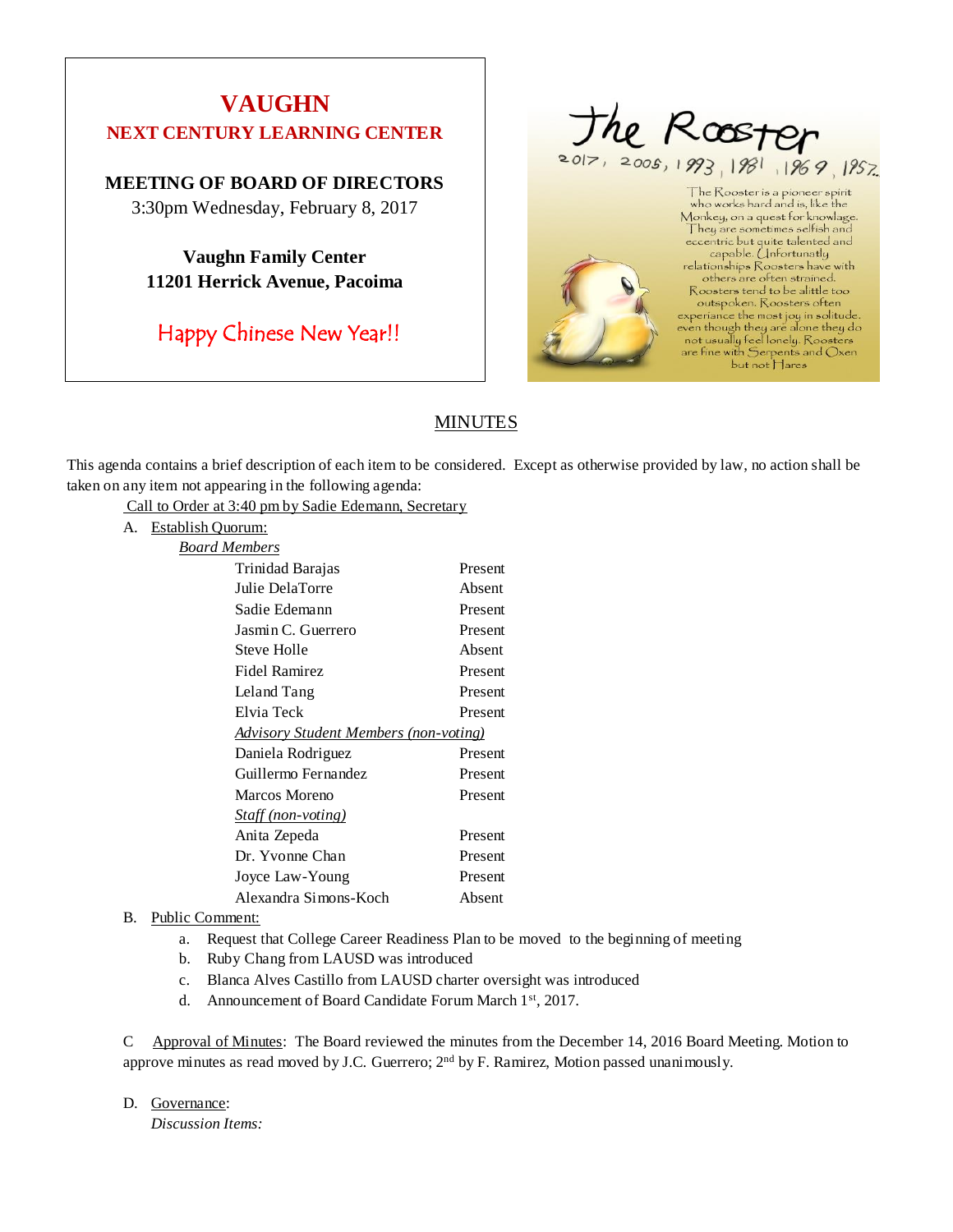- **1. Board Member Nominations & Recruitment Update** The Board discussed progress in filling position left vacant by Noemi Beck. Ms. Zepeda has been reaching out to potential candidates. YPI, Tierra Del Sol, and other organizations were discussed as possible places to recruit. Discussion will be placed on future agenda.
- **2. New Changes to the Brown Act for 2017** The Board received information on new changes to California's Open Meeting Law effective January 1, 2017. Reviewed Executive Compensation (SB1436/Gov. Code 54953), Public Comment (AB 1787/Gov. Code 54954.3 – additional time allotment for translation for non-English speakers); Agenda Posting Requirements (AB2257/Gov. Code 54954.2)

#### *Action Items:*

1. **Statement of Economic Interest -Form 700 Filing** – The Board acted on completion of the 2015-16 Form 700 for submission and filing. Mrs. Zepeda collected and will submit forms from Board Members to comply with Form 700 Filing requirements*.* 

#### Goals, Accountability and Outcomes:

# • **Curriculum & Instruction**

- *Discussion Items:*
	- **1. 2015-16 State Priorities Snapshot** The Board will receive information included in Vaughn's 2015-16 Local Control Funding Formula State Priorities Snapshot at our next meeting once all information has been further reviewed. (Tabled)
	- **2. 2015-16 Physical Fitness Test Results –** The Board received and reviewed results of Vaughn's Physical Fitness test results for 2015-16. Overall trends for grades 5, 7, and 9 were looked at. Only 6.3% of 5<sup>th</sup> Graders met the 6/6 goals; 7<sup>th</sup> 26.1% 9<sup>th</sup>, 24.6%. Body Composition (weight) continues to be an area of concern as we are in a zone of area of health risks for both males and females. Aerobic Capacity was also a factor for Grade 9. Recommend looking at education in nutrition and active health habits, especially for parents.
- *Action Items:*
	- **1. College and Career Readiness Plan –** The Board reviewed and discussed Vaughn's College and Career Readiness Block Grant Plan. Leslee Velasquez presented the plan prepared by high school administrators in collaboration with the Chief Instructional Officer. It was suggested that funds be spent on College Placement Advisor and Equipment to promote college readiness. Discussion regarding decision to fund the current college counselor vs. adding another counselor. It was noted that we added 1 additional counselor this year (total of 2) through other funding in order to offer support in addition to Gear Up Grant support. Students requested that an additional counselor could be added to assist the efforts. Motion to approve CC Readiness Block Grant Plan by F. Ramirez. 2<sup>nd</sup>: J.C. Guerrero, Motion passed unanimously.

#### • **Business**

#### *Discussion Items:*

- **1. Liability and Workers' Comp Insurance** The Board received information related to Liability and Workers' Compensation insurance bids for 2017-18. Joyce Law-Young reported that we need to look at rates for ASCIP but we also need to look at all the rates that can be provided for us from Comp Insurance groups. Additional information to be offered at the next Board meeting was requested in order for the Board to make better informed decisions.
- **2. Facilities Update -** The Board received an update on facilities projects. We are still hoping to finish P3 by July 2017. Dr. Chan showed a map of the building plans, including the lunch pavilion. Administrators at Mainland Campus will work with MIT to determine assignments and use of the new classrooms. Dr. Chan discussed factors that will affect the completion of the buildings. Underground concrete, wired slabs located on site have added to the cost of preparing the site for construction. Also discussed was the March 17th Ceremony/Barnraising.
- **3. Budget Update** The Board received budget updates. 1.48% Cost of Living adjustment discussed, economy is stable but slowing, more money should be received \$40 per student (as onetime monies from the state). Table was presented to include minimum wage impacts, STRS contribution increases, and school coverage of pension costs. Budget Governance Committee will be looking at priorities for budget expenditures.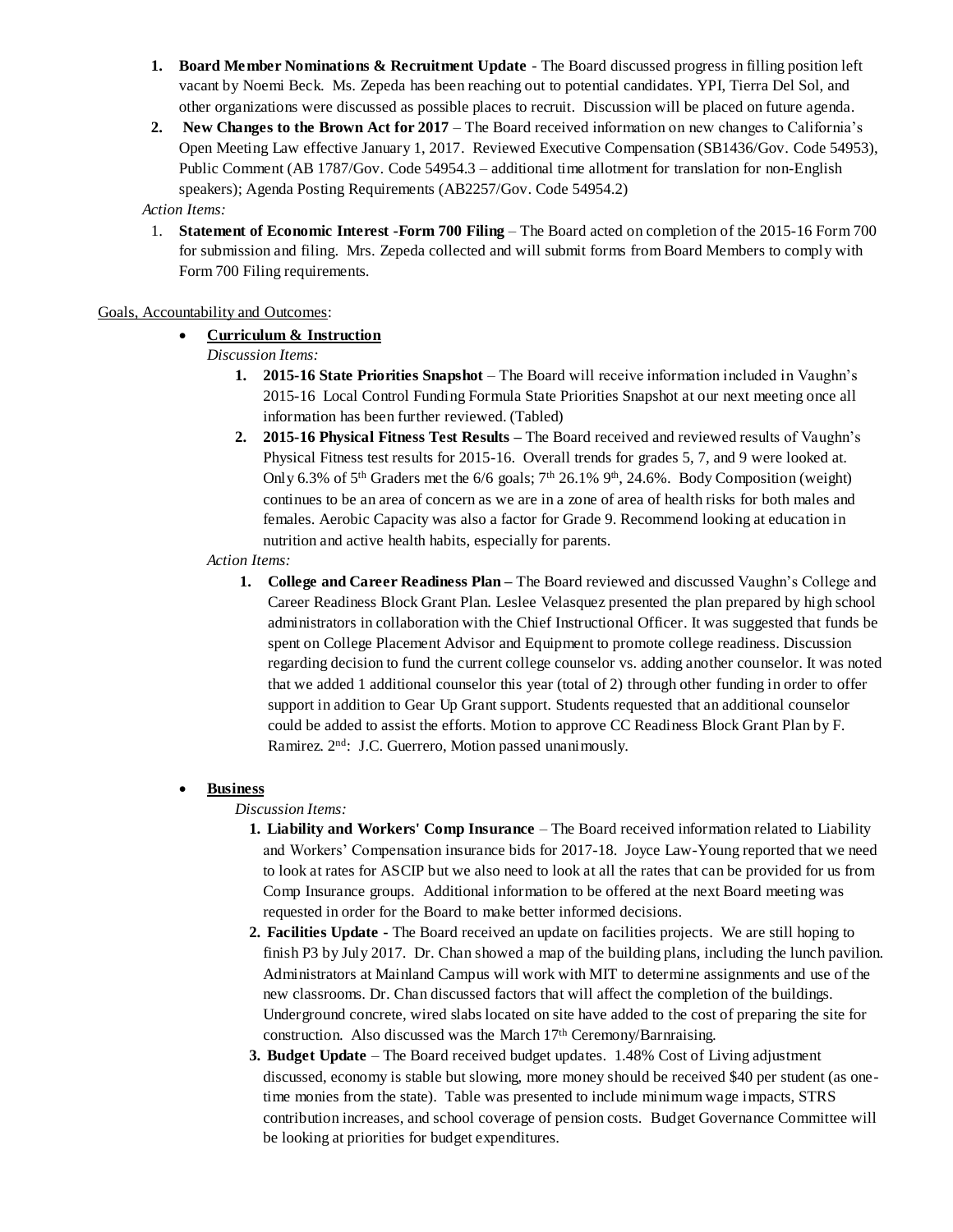#### *Action Items:*

- **1. Vaughn's Fiscal Handbook Updates** The Board reviewed updated procedures and policies delineated in the 2016-2017 Fiscal Handbook. Information was presented by J.L.Young. The changes being made are the credit card usage policy. The credit card will only be used in instances where an SPO cannot. Motion to approve updated procedures and policies delineated in the 2016-2017 Fiscal Handbook moved by S.Edemann, 2nd by L.Tang. Motion passed unanimously.
- **2. PAR Bonus for Family and Community Director** The Board discussed approval of the issuance of a PAR Bonus to Vaughn's Family and Community Director. Mrs. Suzanne Llamas has retired and it is being requested that her PAR evaluation for the Spring 2016 semester be waived and the bonus be granted in its entirety for that period. Motion to approve issuance of PAR Spring 2017 Bonus to Vaughn's Family and Community Director moved by F. Ramirez, 2 nd; E.Teck. Motion passed unanimously.

#### • **Partnership/SSC**

#### *Discussion:*

**1. Traffic Concerns** - The Board received an update on actions currently planned and scheduled by the city in addressing student safety and safe passage concerns. Brent Wozniak presented information including letter from Mayor Garcetti's office and their work with traffic commissioners and meeting that took place with agencies. Time on cross walk signals increased but still appear to need increased time. Signage and other safety measures have yet to be implemented. Due to financial reasons, protective left turn will not be promoted by LA DOT (\$75,000) for each direction at intersection. Letter includes rationale for which improvements will/or will not be taking place. Also at meeting referred to was an organization called Vision Zero, which works to eliminate pedestrian-traffic deaths in the city of Los Angeles.

#### *Action Items:*

- 1. **Safe Haven Resolution–** The Board discussed and acted on approval of a Resolution that identifies Vaughn as a Safe Haven Zone. Anita Zepeda presented a draft version of Resolution authorizing actions to make Vaughn Next Century Learning Center as a safe zone for all students. Motion to approve by T.Barajas, 2<sup>nd</sup>; E. Teck, Motion passed unanimously.
- 2. **School Safety Resource –** The board discussed request for needed support of School Police resources. A.Zepeda presented request from High School administration requesting additional safety support of School Police in light of recent incidents that have brought light to the need of additional assistance. Motion directing Executive Director and or designated staff to develop multiple options to ensure the safety of the school community and present to the Board at a future meeting moved by L.Tang 2nd F. Ramirez, Motion passed unanimously.

# E. **Board Member Comments/Future Agenda Items:**

#### **a. Discussion of**

- *1. The board will receive an update on VISA's math curriculum and the needs presented by the advisory student members.*
- *2. Field Trip Policy*
- *3. One-Charter Policy and Implementation Considerations*

#### F. **Adjournment: Motion to adjourn by J. Castellanos, 2nd by T. Barajas, Motion passed unanimously.**